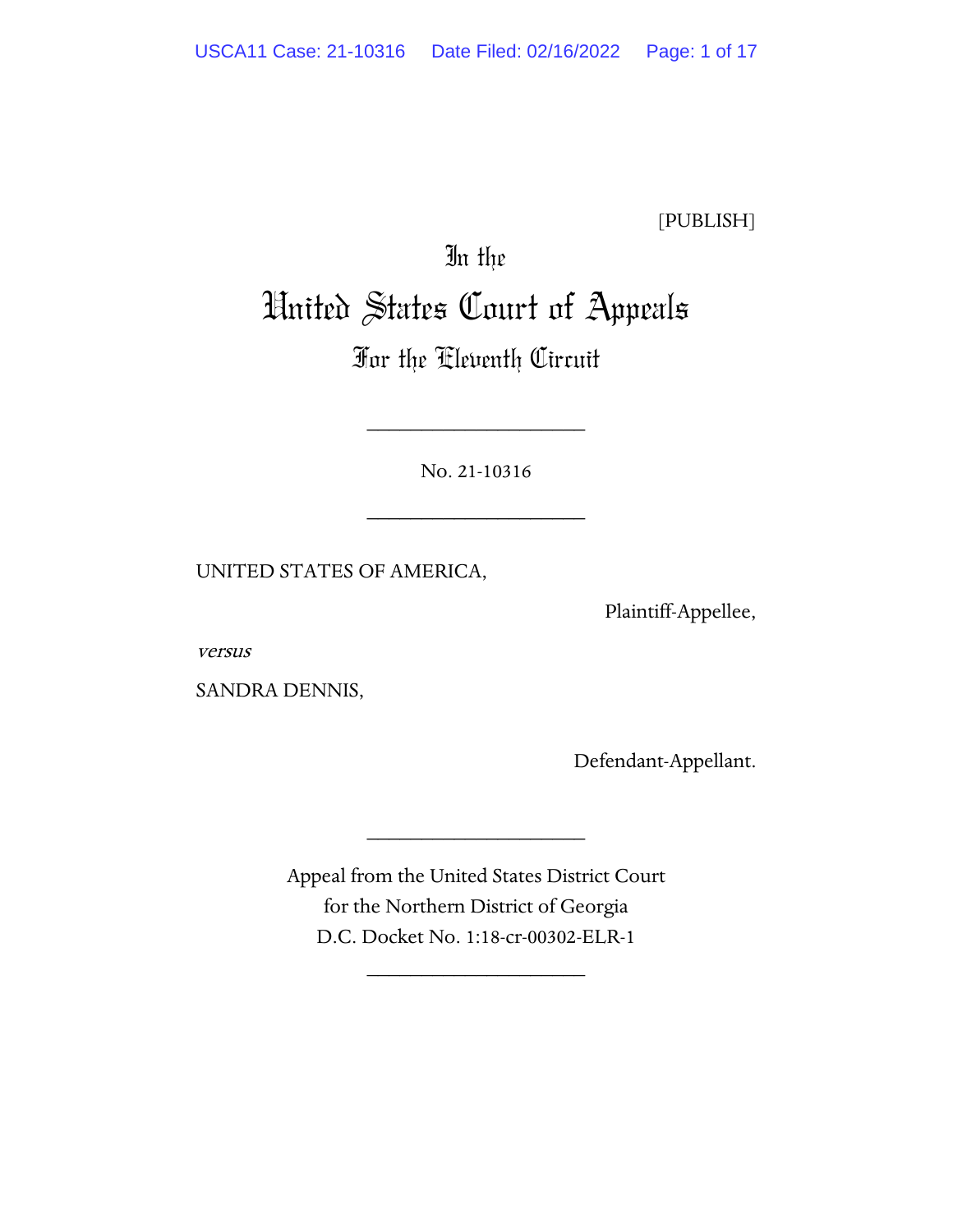Before WILLIAM PRYOR, Chief Judge, JORDAN, and ANDERSON, Circuit Judges.

WILLIAM PRYOR, Chief Judge:

This appeal concerns the notice that a probationer must receive before her probation can be revoked. One of the mandatory conditions of Sandra Dennis's probation for stealing social security funds was that she not commit any new state crimes. A police officer later investigated Dennis for theft of services after he suspected that she took food from a restaurant without paying. During a heated exchange with the officer, Dennis repeatedly disobeyed his commands. Based on this encounter, a probation officer provided written notice that Dennis had committed theft, battery, and felony obstruction. After a hearing, the district court found that Dennis committed misdemeanor obstruction and sentenced her to a term of supervised release. Dennis objected to that sentence on the ground that she had not been given written notice that her probation could be revoked for committing misdemeanor obstruction. Because misdemeanor obstruction is a lesser included offense of felony obstruction, the notice given to Dennis satisfied the requirements of "due process of law." See U.S. CONST. amend. V. We affirm.

## I. BACKGROUND

After the United States filed an information against Sandra Dennis alleging one count of theft of government property for knowingly converting to her use \$21,433 of social security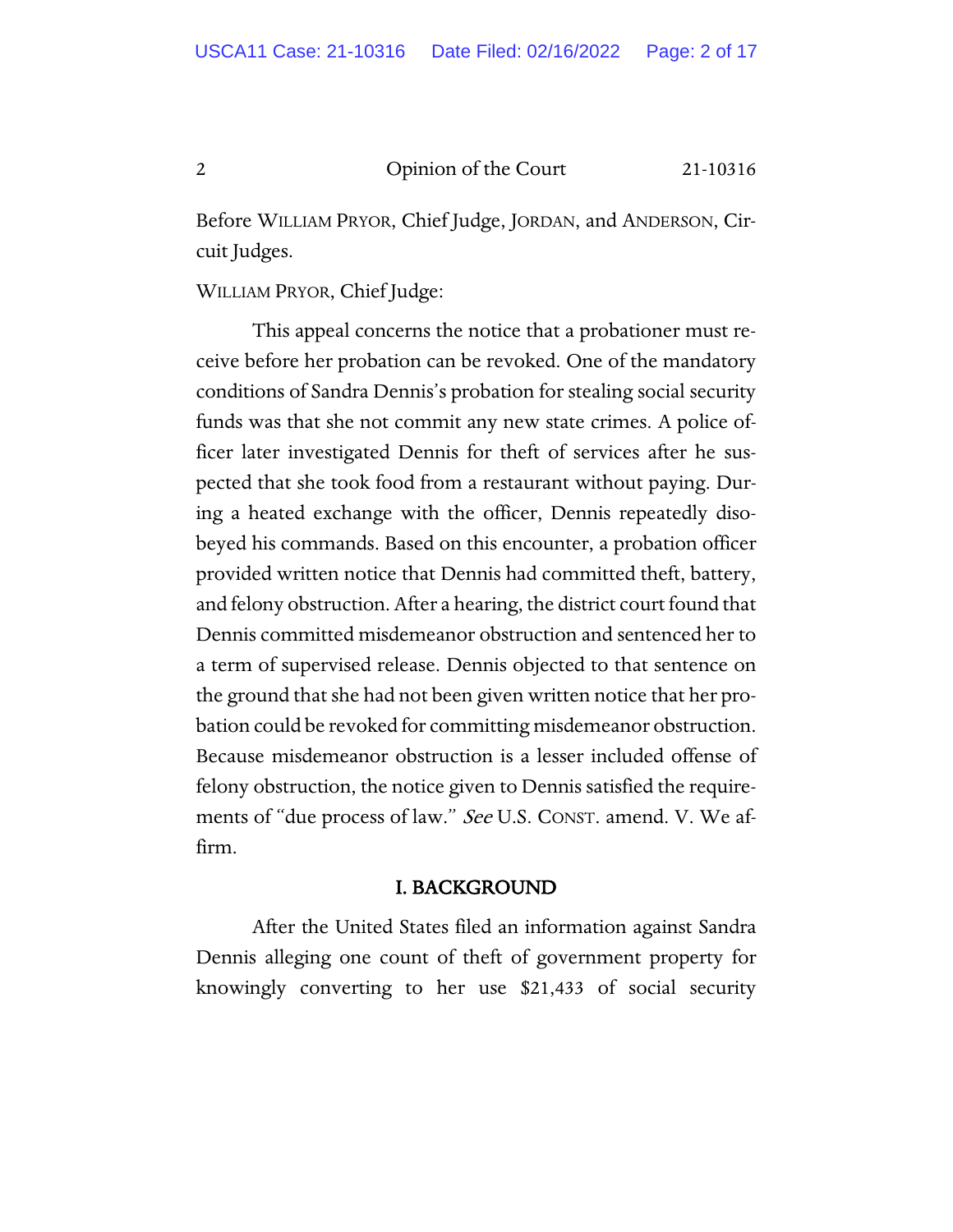payments, see 18 U.S.C. § 641, she pleaded guilty. The district court sentenced her to 24 months of probation. The district court also required, as a condition of her probation, that Dennis not commit any state crime.

Shortly before Dennis completed her sentence, her probation officer filed a petition to revoke her probation for violating her "conditions of supervision." The petition alleged that Dennis violated the condition that she not commit any state crime based on an interaction she had with a police officer. It "alleged[] [that Dennis] committed the new crimes of Willful Obstruction of Law Enforcement by Threats or Violence (felony), Simple Battery on a Police Officer (misdemeanor), and Theft of Services (misdemeanor) in Henry County, Georgia." The petition described Dennis's obstructive conduct as follows:

> According to Henry County, Georgia, Police Officer Worrell, officers were called to the Silver Bay Seafood restaurant located in Stockbridge, Georgia, in reference to a theft of services. Officer Worrell determined that Dennis had obtained food from the restaurant without paying for it, and he provided Dennis with multiple opportunities to pay for the food or otherwise make amends with the business. Dennis refused to cooperate and would not follow any of the officer's instructions. Officer Worrell attempted to place Dennis in handcuffs, at which time she attempted to strike Officer Worrell and a physical confrontation ensued. Dennis was eventually subdued and arrested. According to Henry County Sheriff's Office, Dennis posted a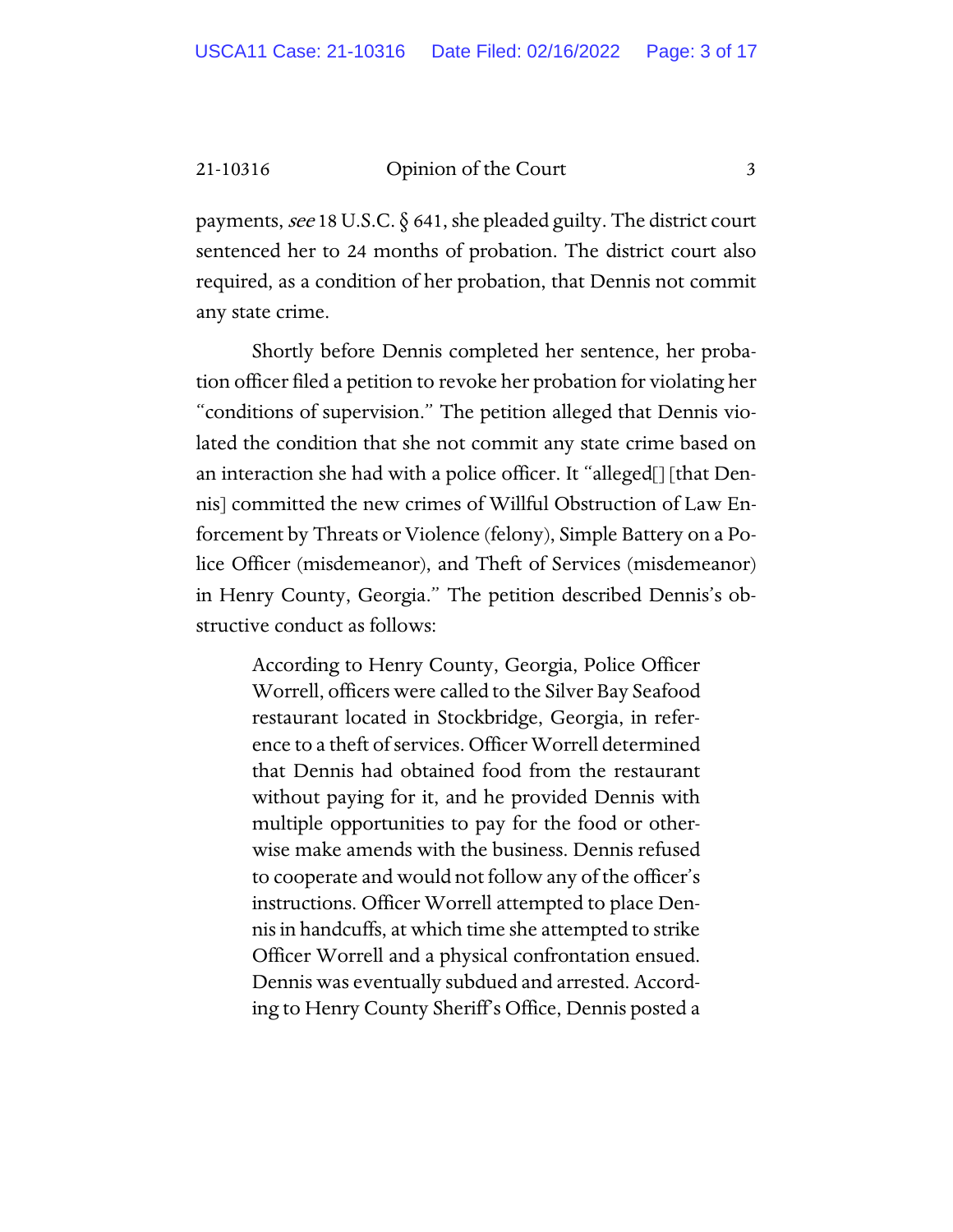\$5,000.00 property bond and was being released from jail as of December 2, 2020.

Based on the petition, the district court ordered the issuance of a warrant to arrest Dennis and ordered Dennis to "show cause why Probation . . . should not be revoked."

The district court later convened a revocation hearing at which the parties gave evidence on the allegations. The government reiterated its allegation that Dennis committed three state crimes: "willful obstruction of law enforcement by threats or violence, felony; simple battery on a police officer, that's a misdemeanor; and theft of services, misdemeanor." The district court asked Dennis if she "ha[d] . . . received a written copy of these alleged violations" and Dennis responded that she had. Dennis also responded that she would be denying the allegations that formed the basis for the alleged violation.

The government called Officer Worrell to testify about the encounter and to explain the video from the body camera he was wearing at the time. Officer Worrell testified that the cashier at the restaurant informed him that, after an order was placed over the phone, a young woman and an older man walked into the restaurant, checked the food, and took the food without paying. Officer Worrell then called the cellphone number used to place the order and spoke with Dennis's husband, who said that he thought his wife had paid for the food. After Officer Worrell spoke with her husband, Dennis told Officer Worrell that they were not going to pay for the food, but that they would return the food instead.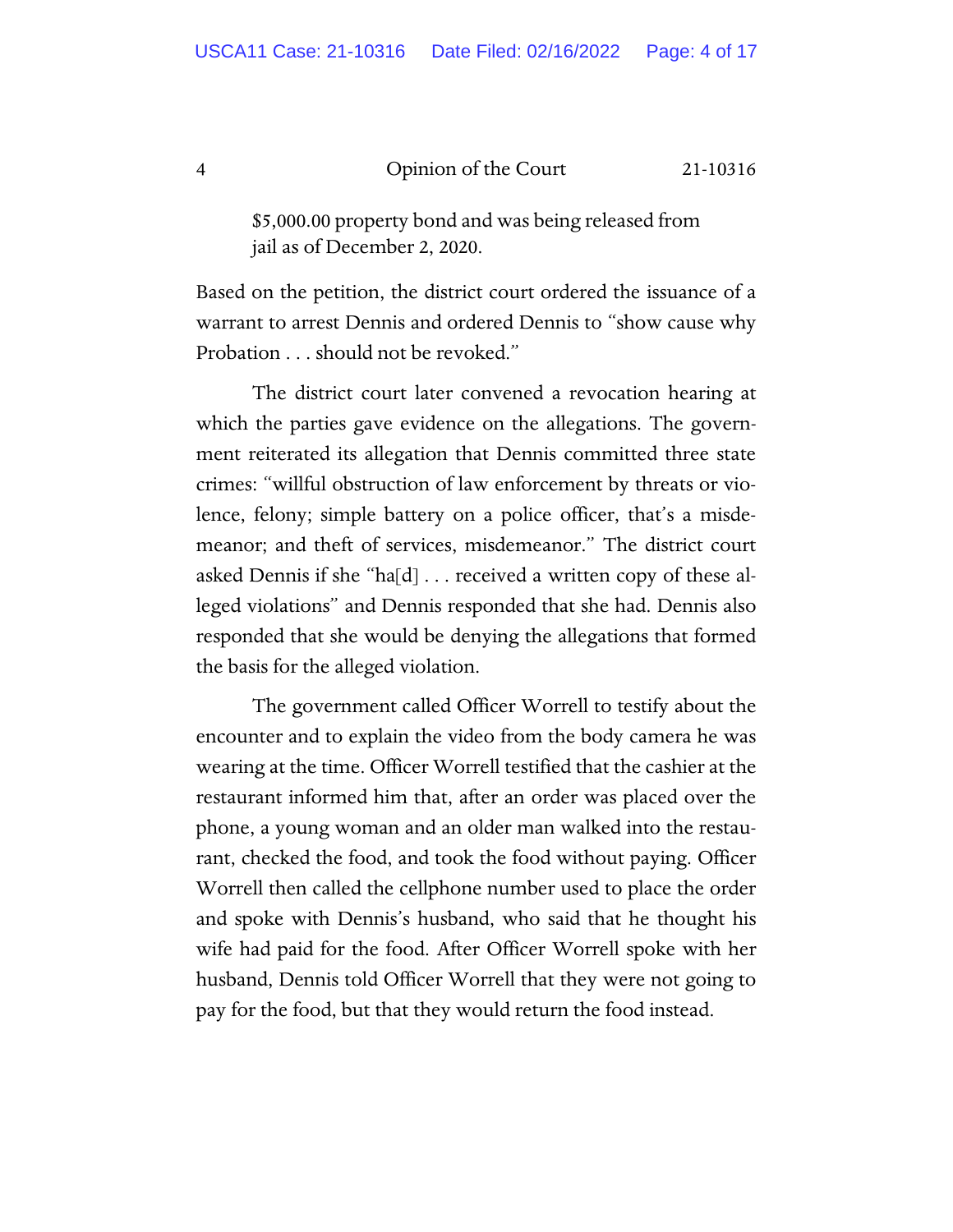Dennis later arrived at the restaurant. Officer Worrell testified that, after Dennis stated again that she would not pay for the food, he asked Dennis for her driver's license so that he could positively identify her. Despite asking her multiple times, Dennis refused to give Officer Worrell her license. And after Officer Worrell asked Dennis several times to get off her phone, Dennis failed to comply. After Officer Worrell grabbed the phone out of her hand, Dennis "started swinging." The government rested its evidence on Officer Worrell's testimony.

Dennis testified in her own behalf. Dennis admitted that she had in her right hand a cellphone that Officer Worrell "snatched." But she maintained that she did not swing at him. Dennis testified that she raised her hand to put on her glasses, after which Officer Worrell "thr[ew] [her] against the wall." She also testified that she neither hit nor attempted to hit Officer Worrell "at any point." And she asserted that her hand appeared "balled up" to Officer Worrell because she had attempted to put her mask over her face.

Dennis admitted that Officer Worrell "ask[ed] for [her] driver's license" twice. She admitted that she told him "no" because she "need[ed] [her] license to drive home." She acknowledged that Officer Worrell "explain[ed] to [her] that if [she] didn't give him [her] license, . . . [h]e would have to arrest [her]." But Dennis refused to comply. Dennis also admitted that Officer Worrell asked her "repeatedly" to get off the phone when he was attempting to speak with her and she again refused to comply.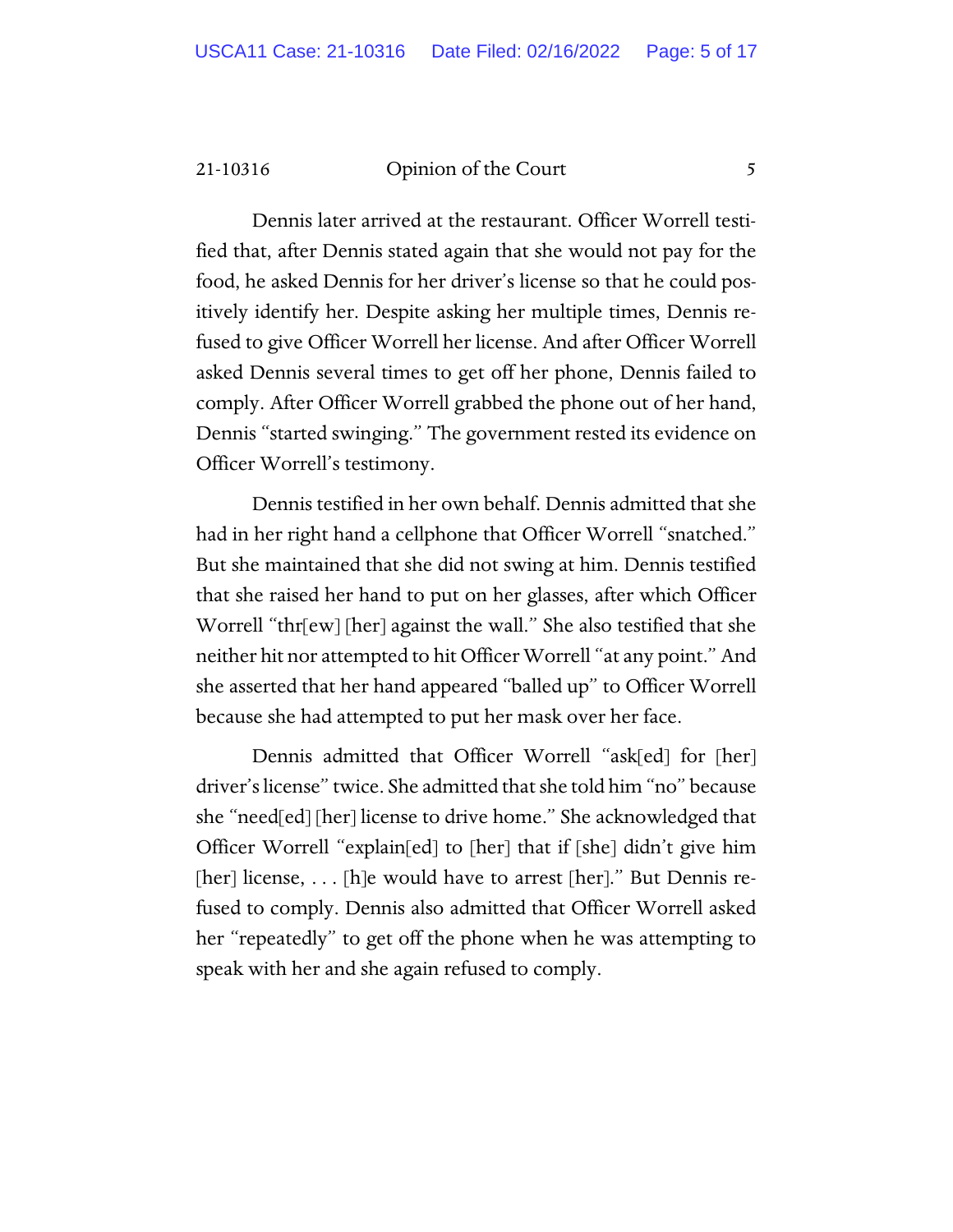During closing arguments, defense counsel argued that Dennis "never did anything that equates to felony obstruction." She maintained that felony obstruction was the charge at issue. And she argued that felony obstruction "requires something more than a misdemeanor obstruction. She is alleged to have committed felony obstruction, and she did not do that."

In response to that argument, the district court asked defense counsel if it was her "position that [Dennis] could not be found to have committed misdemeanor obstruction based on the way that the alleged violation is pled." Defense counsel responded in the affirmative and argued that Dennis was "entitled to written notice of what the allegations are against her." And she argued that there was "no allegation of misdemeanor obstruction," so Dennis could not "be found to have committed that [offense]."

When the government presented its argument, the district court asked two questions related to the obstruction allegation. First, the district court stated that the petition "specifically says felony obstruction," and asked the government whether its "position [was] that the evidence supports felony obstruction." Second, the district court asked the government if the district court could find that Dennis committed misdemeanor obstruction "for not providing the phone and the driver's license," "[e]specially considering that the pleading only says felony obstruction."

The government responded that the evidence supported both felony and misdemeanor obstruction. And the government argued that "the violation is that she committed a new crime," and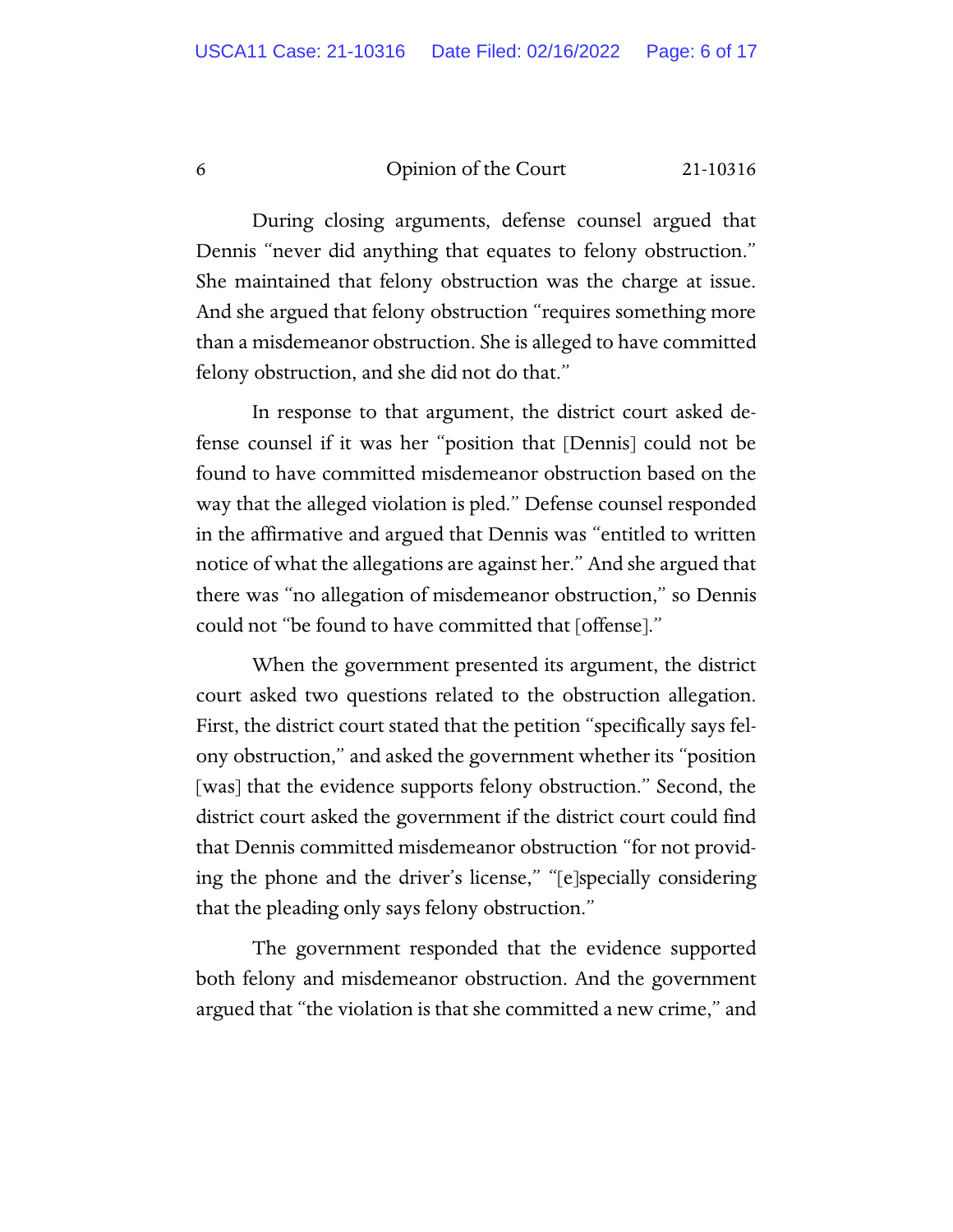"misdemeanor obstruction is a new crime." "So," the government reasoned, if the district court were to find that Dennis committed misdemeanor obstruction, it "c[ould] still revoke her" probation.

On the specific allegations, the district court could not "find that [Dennis] committed theft." And the district court found that there was not enough evidence that Dennis committed battery or felony obstruction. The district court reasoned that, although it found that Officer Worrell's testimony was highly credible and believed Officer Worrell's testimony that Dennis had raised her hand, it could not find from the video whether Dennis's purpose was to pull up her mask or to do violence.

The district court found that Dennis "definitely . . . committed the act of misdemeanor obstruction in not providing [her] license and in refusing to get off the phone." The district court found that Dennis's attitude—that she "d[id] not have to listen to or respect" Officer Worrell—"c[ame] across on th[e] video." The district court rejected defense counsel's argument that Dennis lacked "proper notice just because the petition says felony obstruction." The district court reasoned that "[t]he petition clearly sets forth that the prohibited conduct is committing a new offense," and "the description of felony obstruction is just additional information." The district court concluded that there was no problem with "find[ing] a reduced charge of the felony obstruction in the form of misdemeanor obstruction."

The district court found that Dennis violated her probation, revoked it on the ground that she committed a new offense, and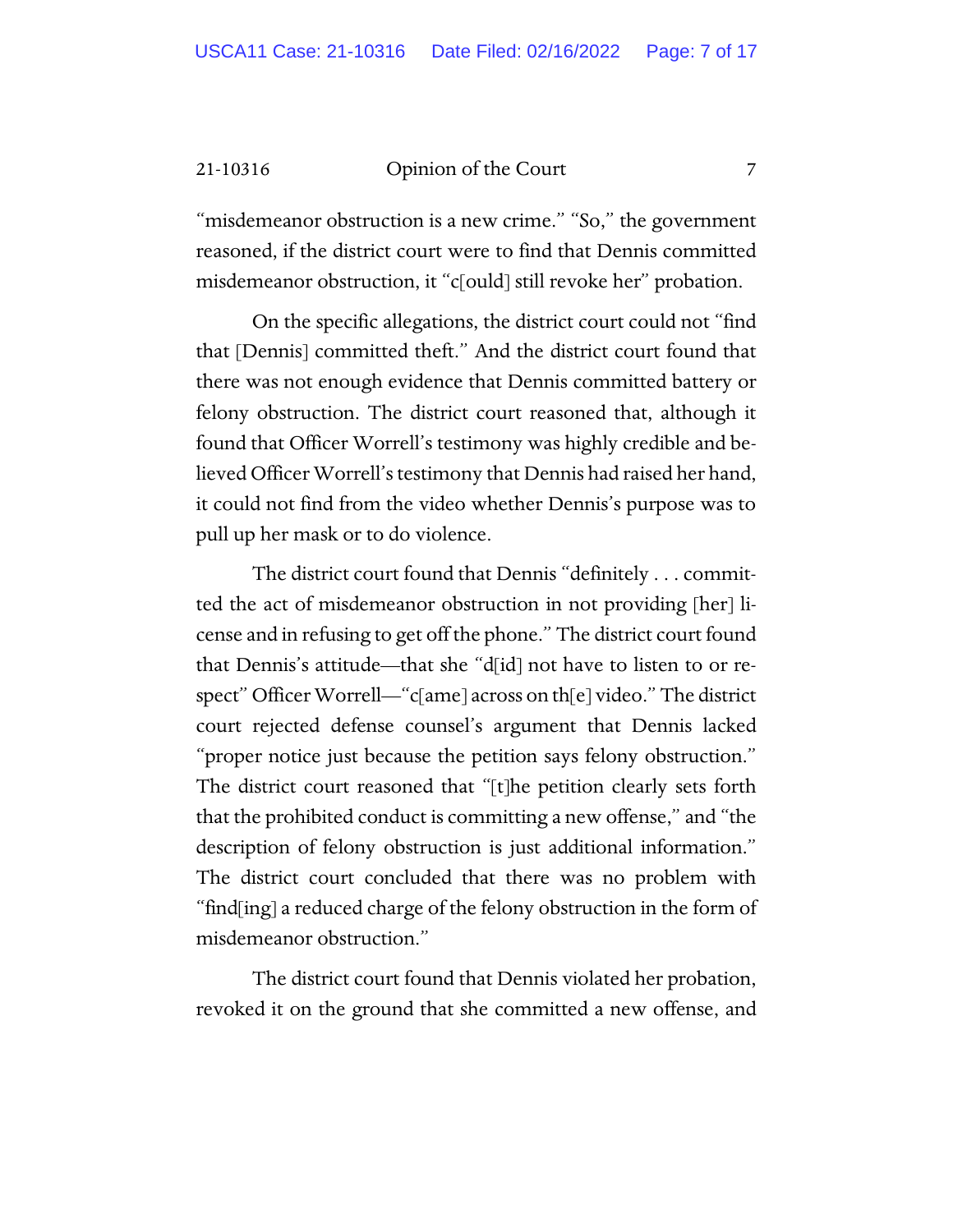sentenced her to two years of supervised release. Defense counsel again objected to the finding of misdemeanor obstruction on the ground that Dennis had not been given proper notice of that allegation.

## II. STANDARD OF REVIEW

We review questions of law *de novo. See United States v.* Brown, 364 F.3d 1266, 1268 (11th Cir. 2004).

#### III. DISCUSSION

The Fifth Amendment provides that "[n]o person shall be . . . deprived of . . . liberty[] . . . without due process of law." U.S. CONST. amend. V. The revocation of probation is a deprivation of liberty that entitles the probationer to due process. *Gagnon v. Scar*pelli, 411 U.S. 778, 782 (1973). But because the revocation of probation is "not a stage of a criminal prosecution," *id.*, "the full panoply of rights due a defendant" in criminal prosecutions "does not apply to  $\ldots$  revocations" of probation, see Morrissey v. Brewer, 408 U.S. 471, 480 (1972); *Gagnon*, 411 U.S. at 782.

Revocation proceedings are more "flexible" than criminal prosecutions, and it is improper to equate the two. Morrissey, 408 U.S. at 489. Although "[p]robationers have an obvious interest in retaining their conditional liberty," courts must "avoid[] the imposition of rigid requirements that would threaten the informal nature of probation revocation proceedings." See Black v. Romano, 471 U.S. 606, 611 (1985).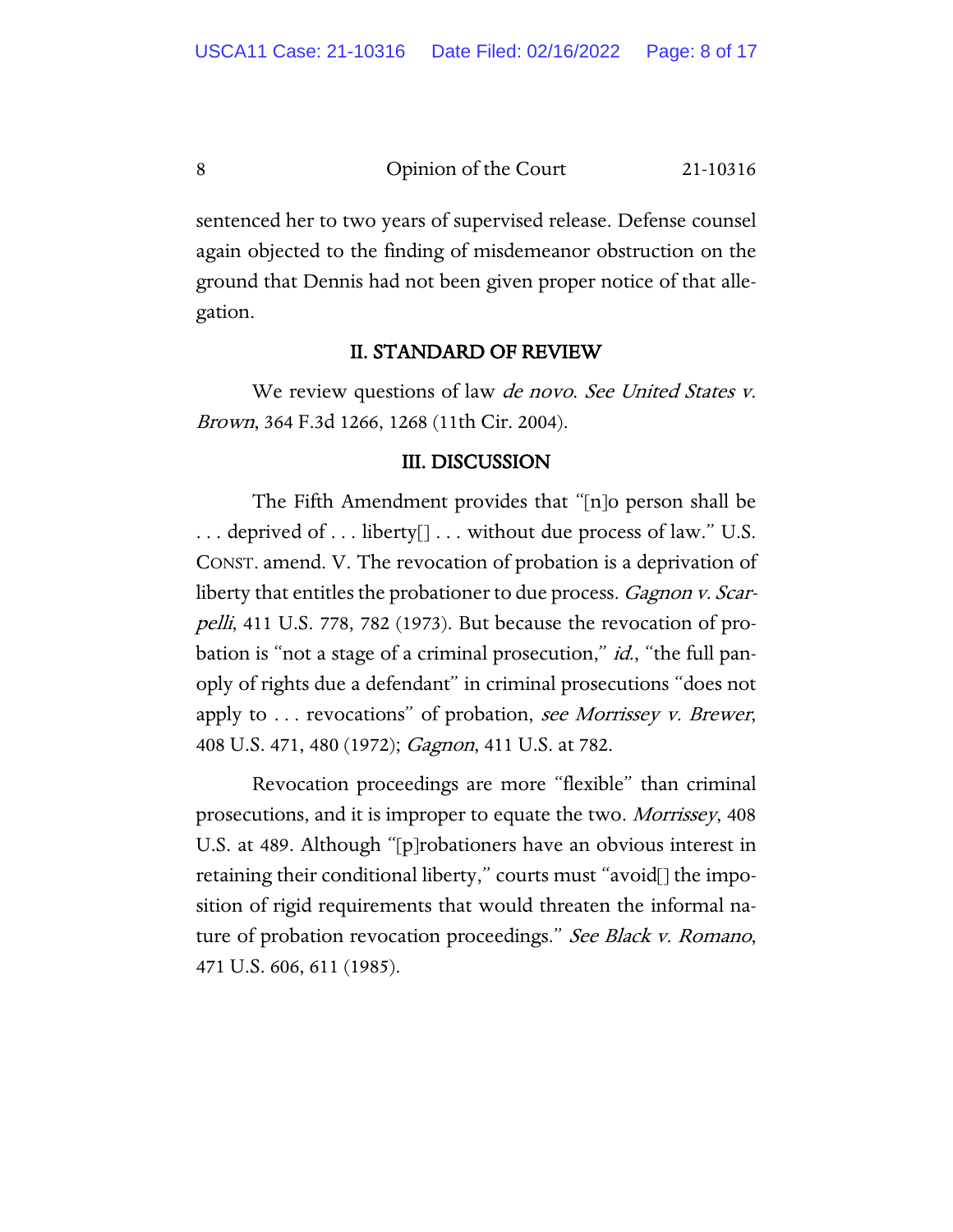Because the proceeding involves "the revocation of the conditional liberty created by probation," *id.* at 610, "the question remains what process is due," *Morrissey*, 408 U.S. at 481. Before probation can be revoked, due process entitles the probationer to "written notice of the claimed violations of" probation; disclosure of the evidence against him; the "opportunity to be heard in person and to present witnesses and documentary evidence"; "the right to confront and cross-examine adverse witnesses"; a neutral and detached hearing body; and "a written statement by the factfinders as to the evidence relied on and reasons for revoking []probation." Gagnon, 411 U.S. at 786 (quoting Morrissey, 408 U.S. at 489). These rights have also been incorporated into the Federal Rules of Criminal Procedure, see FED. R. CRIM. P. 32.1(b)(2), and we construe them harmoniously.

At issue here is whether the petition to revoke Dennis's probation constituted "written notice of the claimed violations" of her probation. *Gagnon*, 411 U.S. at 786 (internal quotation marks omitted); see also FED. R. CRIM. P. 32.1(b)(2)(A) (requiring "written notice of the alleged violation"). Notice "give[s] the charged party a chance to marshal the facts in his defense and to clarify what the charges are, in fact." Wolff v. McDonnell, 418 U.S. 539, 564 (1974). But—consistent with the Supreme Court's admonition against the imposition of rigidity—our predecessor Court has explained that "[a] revocation hearing need not be as rigid or as formal as a criminal trial either with respect to notice or specification of charges." United States v. Evers, 534 F.2d 1186, 1188 (5th Cir. 1976).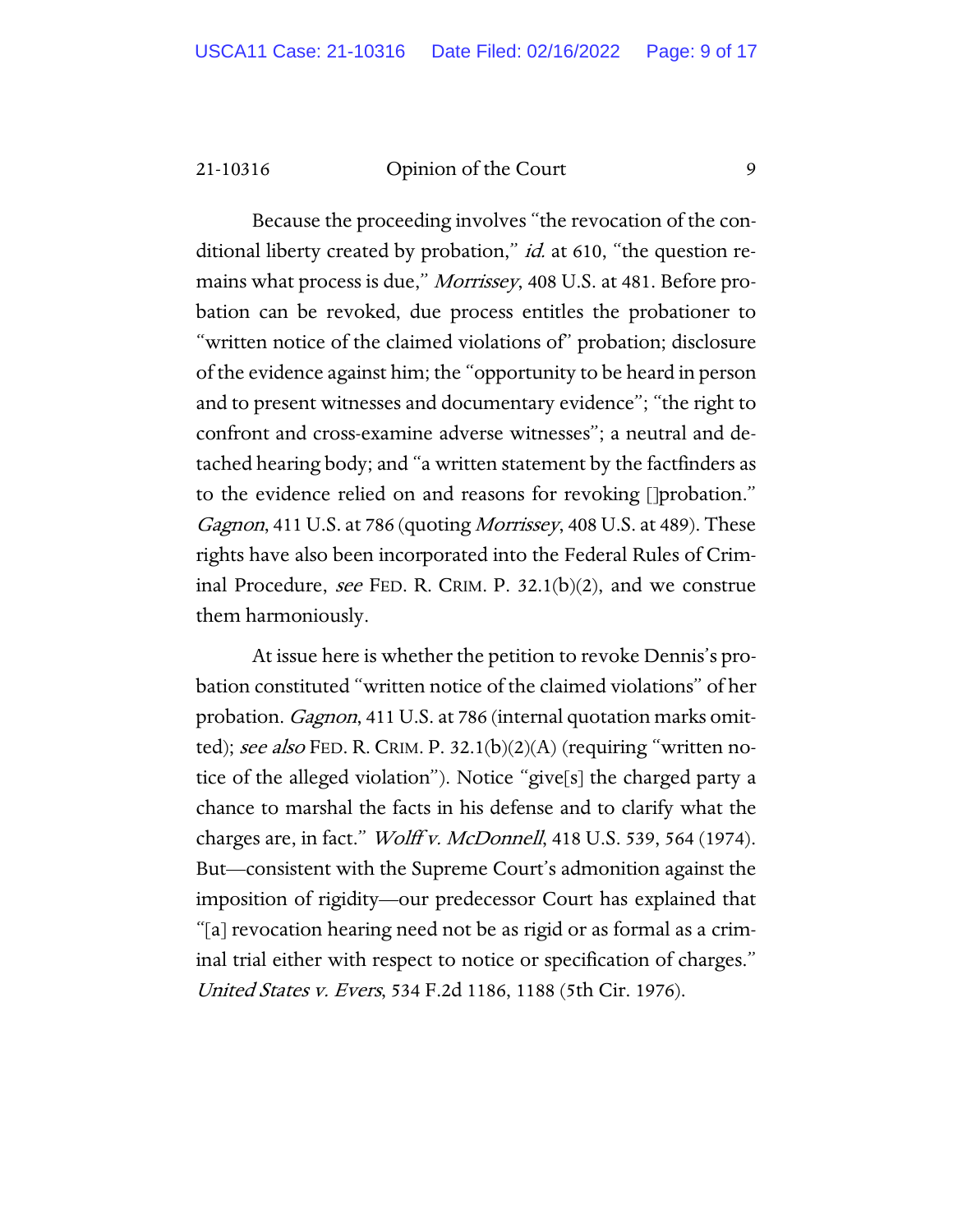Dennis argues that the district court "surprised" her by "finding evidence that she had committed *misdemeanor obstruc*tion and revoking her probation on that basis." Dennis maintains that this finding deprived her of notice and "an opportunity to contest" the finding in violation of the Due Process Clause and Federal Rule of Criminal Procedure 32.1. She argues that the petition adequately notified her only of the allegations that she had committed "felony obstruction, simple battery, and theft." And she asserts that the petition failed to give her "adequate notice of the elements of " misdemeanor obstruction.

We disagree. As the government argues, "Dennis had notice of the state obstruction statute at issue, and in being warned that she was charged with committing the felony-level offense, she received adequate notice to defend against the misdemeanor-level offense." Dennis received all the notice she was due.

Two principles lead us to that conclusion. First, as we have explained, the processes and rights to which one is entitled in revocation proceedings are less rigid and plentiful than the processes and rights to which one is entitled in criminal prosecutions. See Morrissey, 408 U.S. at 480, 489; Gagnon, 411 U.S. at 782; Evers, 534 F.2d at 1188. Second, even the process due to defendants in criminal prosecutions does not require the specific identification of lesser included offenses in charging instruments if the greater offense is adequately identified and explained. See Nave v. Helms, 845 F.2d 963, 964 (11th Cir. 1988) ("Regardless of the charge of a criminal indictment, the defendant is generally subject to conviction under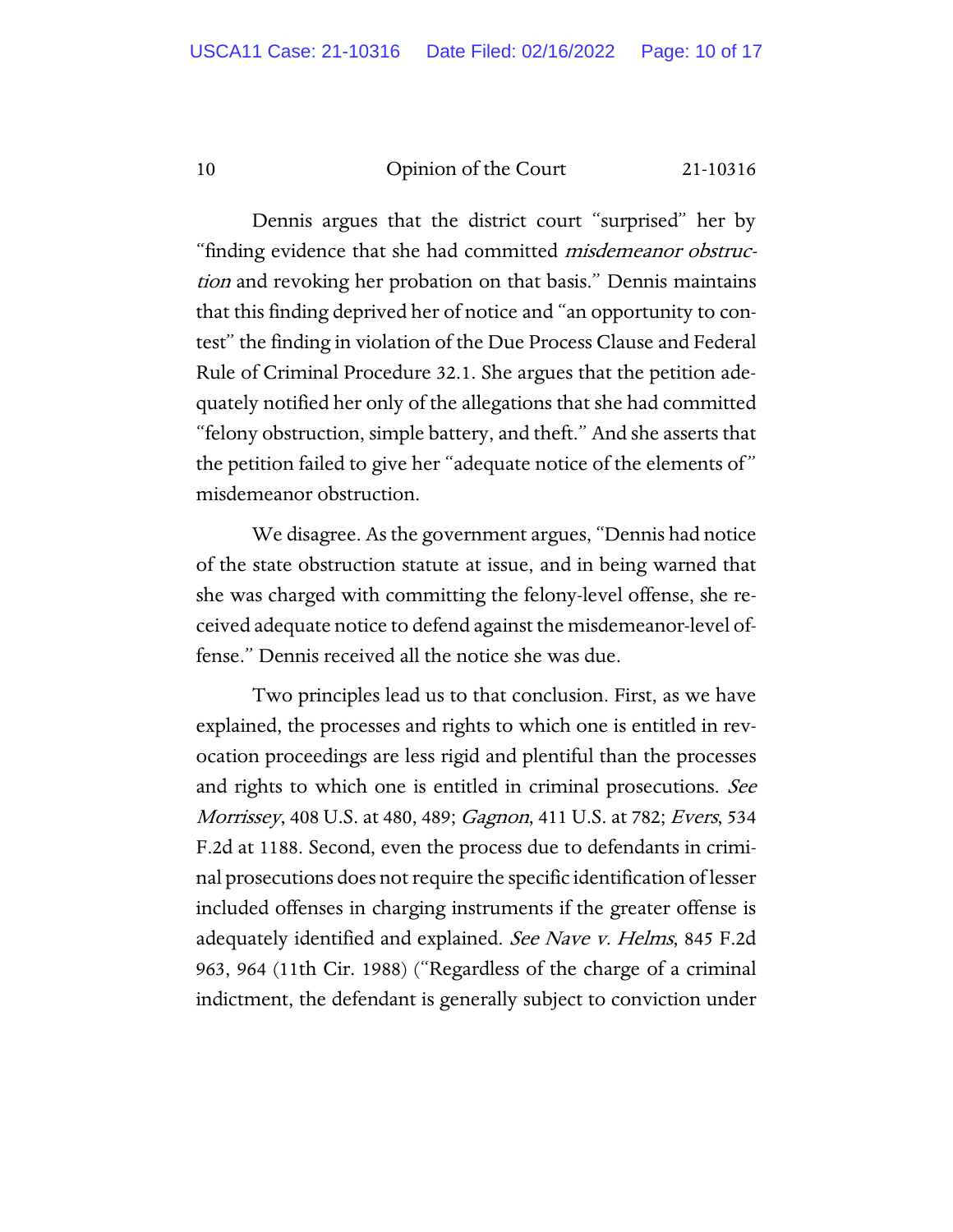that charge or any lesser included offense."); see also FED. R. CRIM. P. 31(c) (providing that "[a] defendant may be found guilty of  $\dots$ an offense necessarily included in the offense charged"). It follows from these two principles that requiring such notice in the context of revocation proceedings would require *more* of the government than in criminal prosecutions, which is inconsistent with our obligation to "avoid[] the imposition of rigid requirements that would threaten the informal nature of probation revocation proceedings." Black, 471 U.S. at 611.

"The Due Process Clause of the Fifth Amendment . . . included the right generally to enjoy those privileges long recognized at common law." Ingraham v. Wright, 430 U.S. 651, 672–73 (1977) (internal quotation marks omitted); see also 3 JOSEPH STORY, COMMENTARIES ON THE CONSTITUTION OF THE UNITED STATES  $\S$  1783, at 661 (Bos., Hilliard, Gray, & Co. 1833) (explaining that "this clause in effect affirms the right of trial according to the process and proceedings of the common law"). Because "[t]he language of the Constitution . . . could not be understood without reference to the common law," "it must be interpreted in the light of the common law." See United States v. Wong Kim Ark, 169 U.S. 649, 654 (1898). So, when addressing the scope of "due process of law," U.S. CONST. amend. V, we "refer to traditional common-law concepts," "to what has always been the law of the land," Ingraham, 430 U.S. at 659–60 (alteration adopted) (internal quotation marks omitted), and "to the decisions in England and in the several states of the Union, whose laws have the same source," United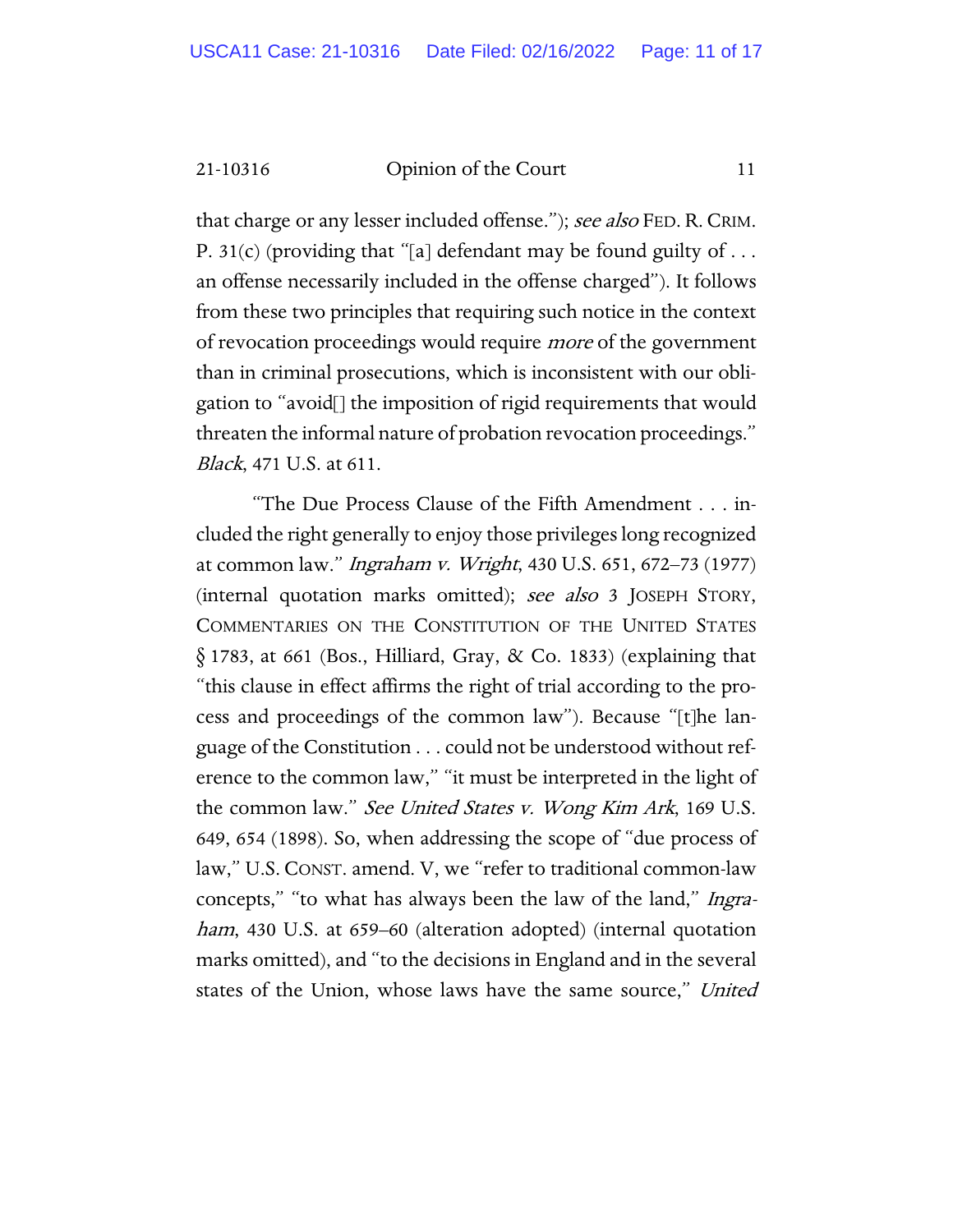States v. Sanges, 144 U.S. 310, 311–12 (1892); cf. Uzuegbunam v. Preczewski, 141 S. Ct. 792, 797–99 (2021) (explaining that "[i]n determining whether nominal damages can redress a past injury, [the Court] look[s] to . . . cases at common law . . . both before and after ratification of the Constitution"). And we have explained that "a process of law must be taken to be due process of law, if it can show the sanction of settled usage both in England and in this country." United States v. Approximately \$299,873.70, 15 F.4th 1332, 1337 (11th Cir. 2021) (alterations adopted) (quoting Burnham v. Superior Ct. of Cal., 495 U.S. 604, 619 (1990) (plurality opinion)); see also Ingraham, 430 U.S. at 679 ("[W]here the State has preserved what has always been the law of the land, the case for [additional] administrative safeguards is significantly less compelling."(citation and internal quotation marks omitted)).

It was well-settled at common law that a "jury was permitted to find the defendant guilty of any lesser offense necessarily included in the offense charged." *Beck v. Alabama*, 447 U.S. 625, 633 (1980). In England, a prisoner indicted of burglary could be acquitted of the burglary for a defect in the evidence of a "breaking and entering" and convicted of stealing instead. See King v. Withal (1774) 168 Eng. Rep. 146, 146 (rejecting the argument that the jury could not convict a defendant merely of stealing because "there was no separate and distinct count in the indictment . . . for stealing in the dwelling-house" and holding "that the indictment contained every charge that was necessary in an indictment . . . [for] stealing in a dwelling-house"). Likewise, in an indictment charging that a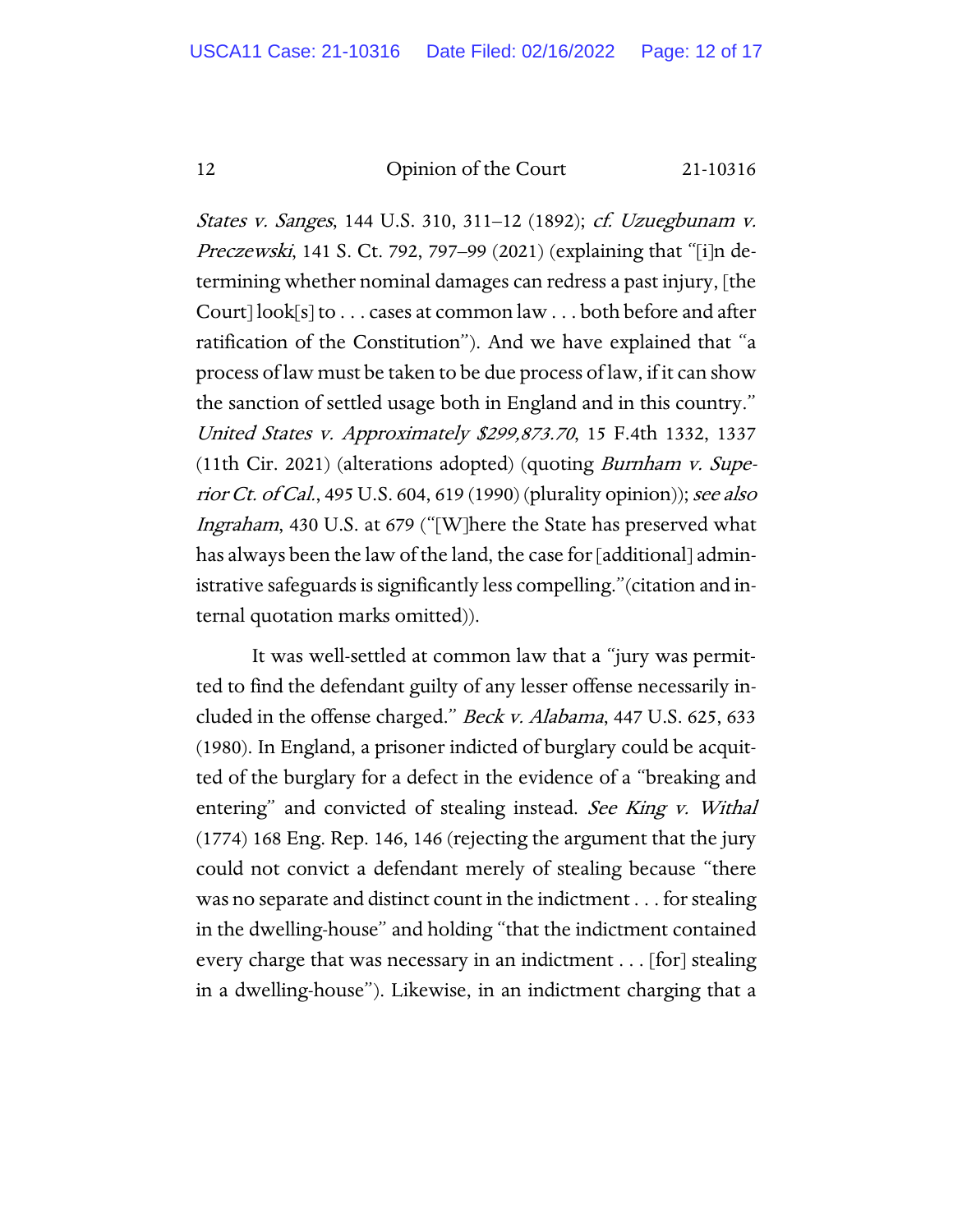defendant both authored and published a libel—the conjunction being a "higher breach of the laws" than mere publication—it was "enough to prove publication" alone for a conviction of that lesser "breach of the laws." See Rex v. Hunt  $(1811)$  170 Eng. Rep. 1260, 1260 ("If an indictment charges that the defendant did and caused to be done a particular act, it is enough to prove either."). And a defendant indicted of murder could be acquitted of the murder and convicted of manslaughter. See 2 WILLIAM HAWKINS, A TREATISE OF THE PLEAS OF THE CROWN ch. XLVII,  $\S$  4, at 619–20 (London, C. Roworth, Bell Yard, Temple Bar 8th ed. 1824) ("[W]here the jury find a man not guilty of an indictment . . . of murder, . . . they may, according to the nature of the evidence, find him guilty of manslaughter." (footnote omitted)); 2 MATTHEW HALE, THE HISTORY OF THE PLEAS OF THE CROWN 302 (Phila., Robert H. Small 1st Am. ed. 1847) ("So if a man be indicted of murder . . . the jury may find him guilty of manslaughter."). The distinction between greater and lesser offenses "r[an] through the whole criminal law; and it [was] invariably enough to prove so much of the indictment as [established] that the defendant ha[d] committed a substantive crime therein specified." Hunt, 170 Eng. Rep. at 1260.

The doctrine of lesser included offenses obtained in American common law. See James A. Shellenberger & James A. Strazzella, The Lesser Included Offense Doctrine and the Constitution: The Development of Due Process and Double Jeopardy Remedies, 79 MARQ. L. REV. 1, 103 (1995) (explaining that there was "a continuity of acceptance of the [lesser-included-offense] doctrine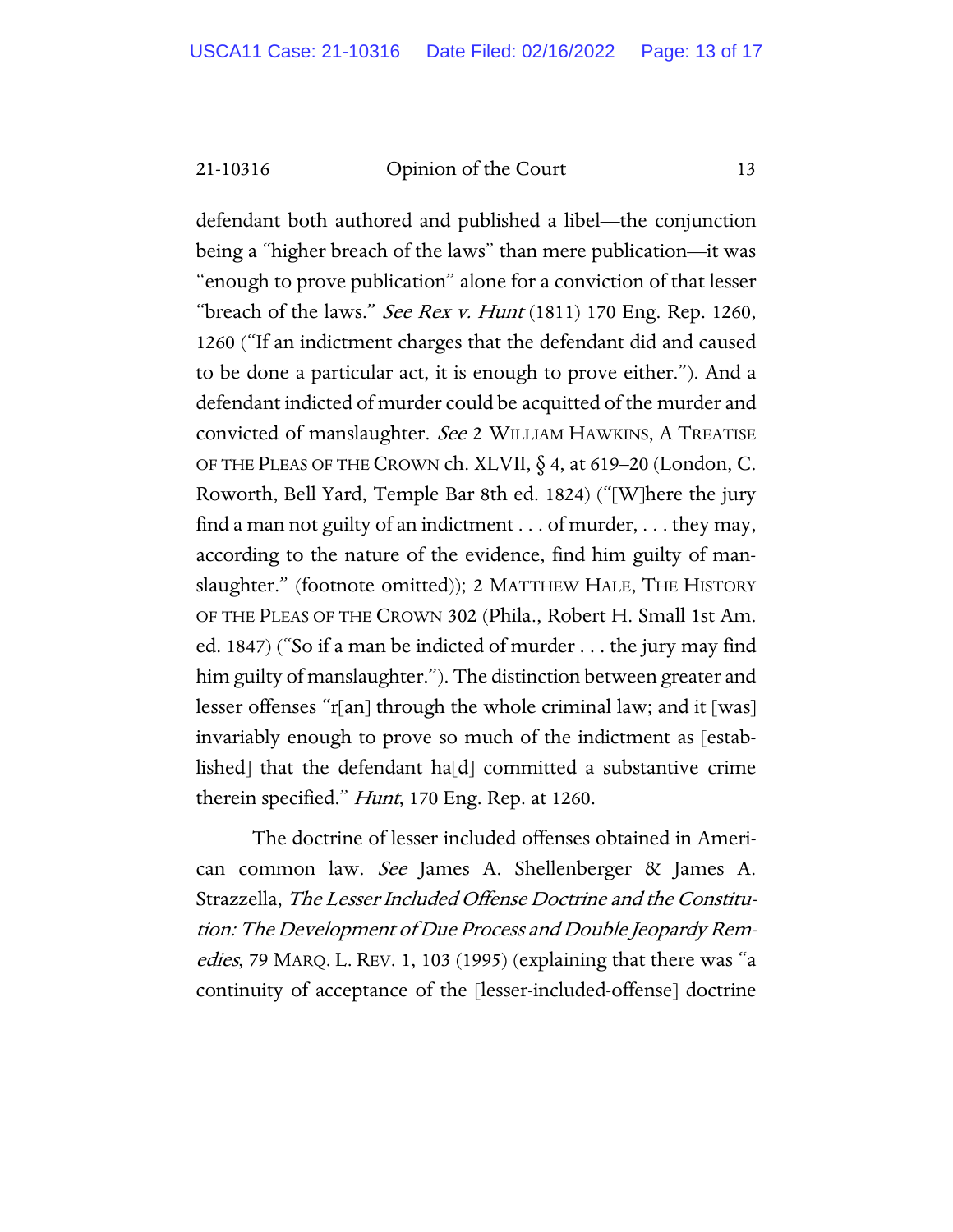dating from before the adoption of . . . the original Fifth Amendment Due Process Clause"). "It [was] a general rule at common law, where the accusation in the indictment includes an offence of inferiour degree, the jury may discharge the defendant of the higher crime, and convict him of the less atrocious." State v. Coy, 2 Aik. 181, 182 (Vt. 1827) (holding that a jury could lawfully acquit a defendant of assault with intent to murder and convict him of "common assault" instead) (internal quotation marks omitted); see also Stewart v. State, 5 Ohio 241, 241 (1831) ("That a jury may find a verdict of guilty for part, and acquit for the residue; that where an accusation for a crime of a higher nature includes an offense of a lower degree, the jury may acquit him for the graver offense, and return him guilty of the least atrocious."). "This rule originally developed as an aid to the prosecution in cases in which the proof failed to establish some element of the crime charged." *Beck*, 447 U.S. at 633. And in the United States, prosecutors could secure convictions for misdemeanor offenses that were necessarily included in charged felony offenses. E.g., Hunter v. Commonwealth, 79 Pa. 503, 505 (1875); *Coy*, 2 Aik. at 183; *Stewart*, 5 Ohio at 241 ("[T]here is no foundation in this country for the distinction . . . between felonies and misdemeanors; for here, an indictment for the higher offense rather adds to than subtracts from his privileges."); Shellenberger & Strazzella, supra, at 107.

In the United States, notice of the greater offense has long sufficed for notice of any lesser included offense. "It is an ancient doctrine of both the common law and of our Constitution that a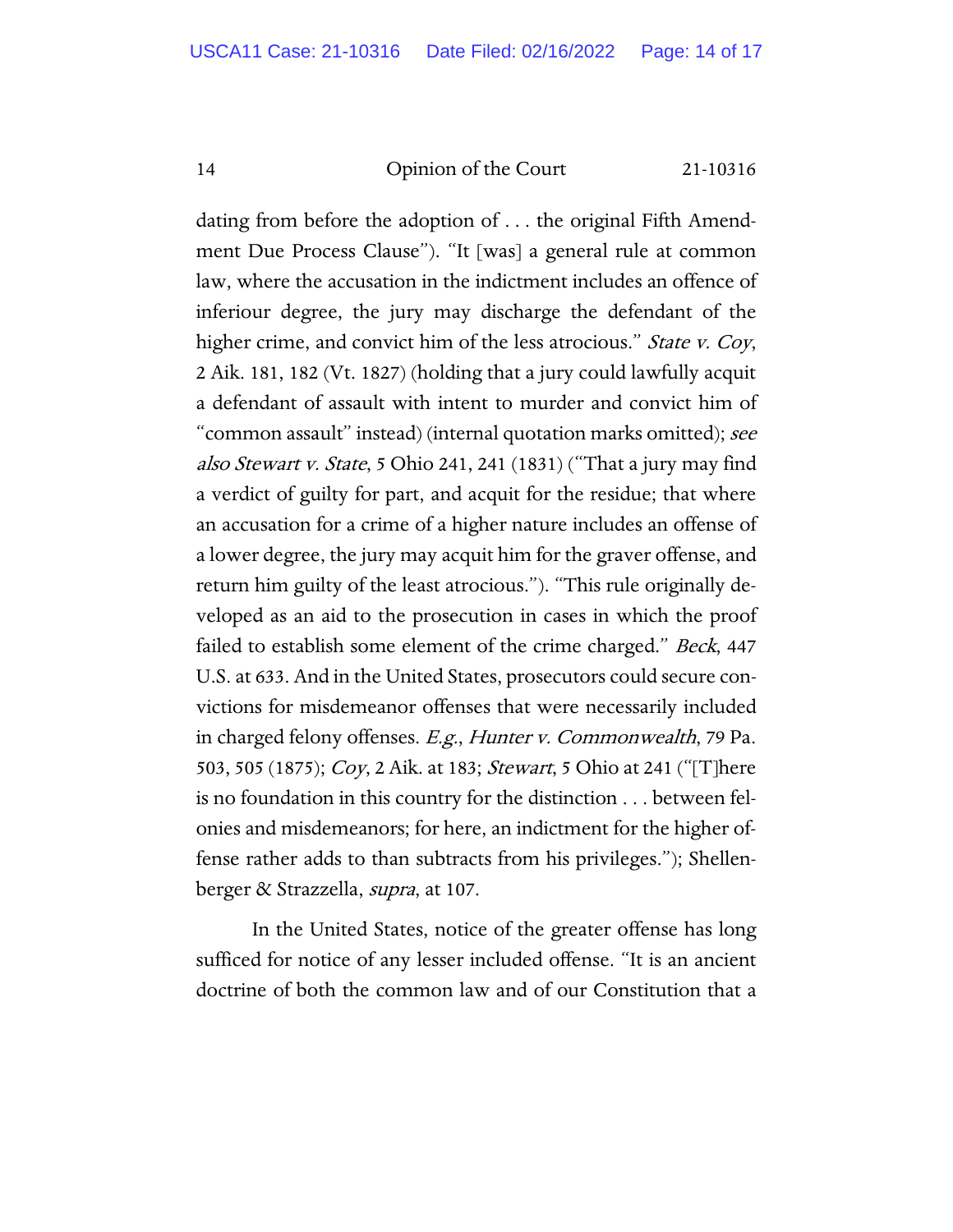defendant cannot be held to answer a charge not contained in the indictment brought against him." Schmuck v. United States, 489 U.S. 705, 717 (1989). That doctrine "is based at least in part on the right of the defendant to notice of the charge brought against him." Id. at 718. But what is critical for notice in the context of criminal prosecutions is that all the *elements* of the offense of which the defendant was convicted were in the indictment; "this right to notice would be placed in jeopardy" if prosecutors were "able to request an instruction on an offense whose elements were not charged in the indictment." Id. There is no notice violation "in those cases where the indictment contains the elements of both offenses" because it "thereby gives notice to the defendant that he may be convicted on either charge." *Id.* And contemporary practice reflects the longstanding tradition of convicting defendants of lesser included offenses not expressly charged. 3 CHARLES ALAN WRIGHT ET AL., FEDERAL PRACTICE AND PROCEDURE  $\S$  515 (4th ed. 2021) ("In applying the [*Schmuck*] elements test, if the court concludes that one offense is a lesser-included offense of the other, then the defendant may be convicted of the lesser-included offense without it being charged."); FED. R. CRIM. P. 31(c) ("A defendant may be found guilty of . . . an offense necessarily included in the offense charged.").

In the light of the long and unbroken history of allowing convictions on lesser included offenses not expressly charged, we conclude that a district court may find that a defendant committed a lesser included offense of a greater offense that was expressly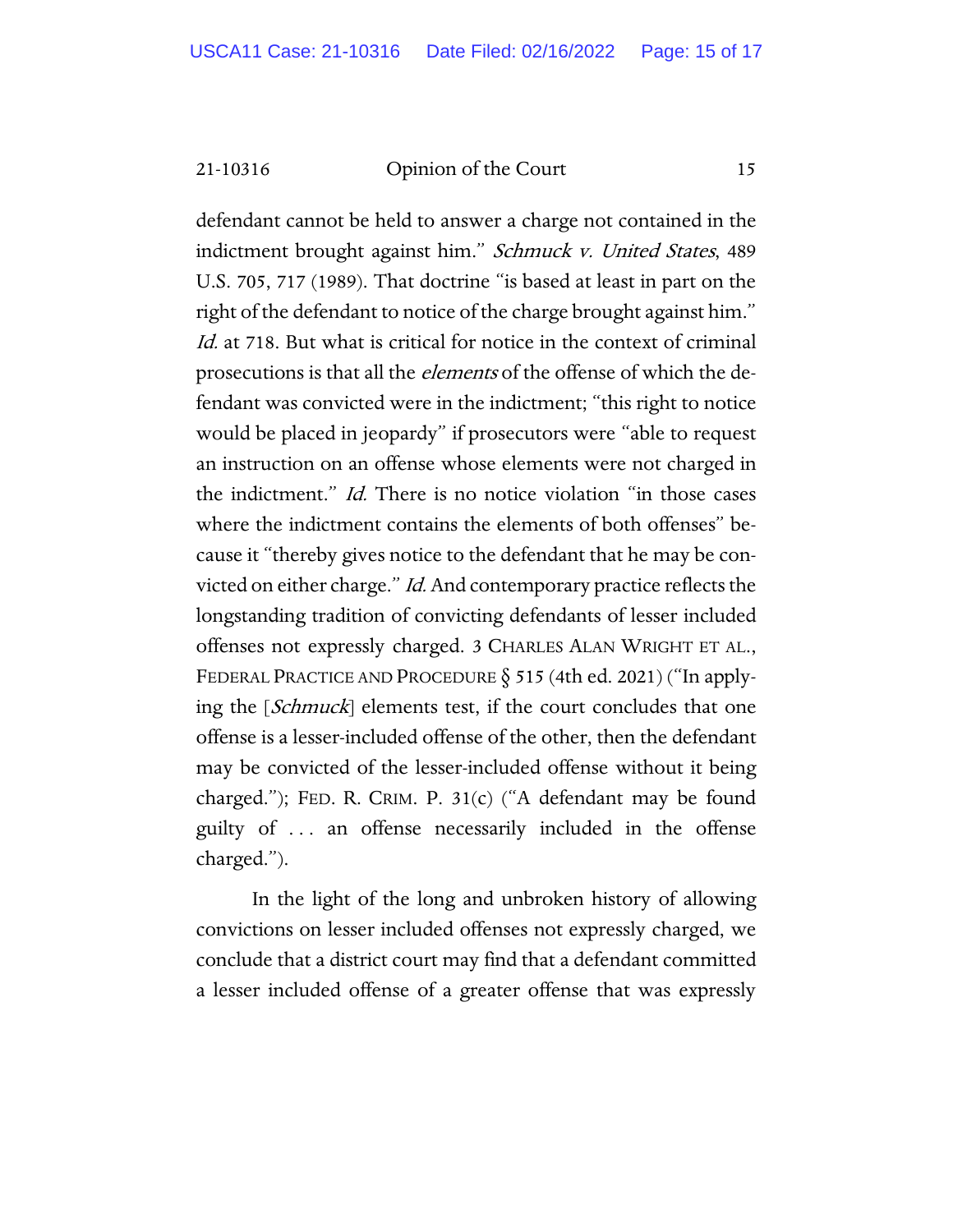mentioned in the petition for revocation. The only question remaining is whether misdemeanor obstruction—the offense the district court found that Dennis had committed—is a lesser included offense of felony obstruction—the offense identified in the revocation petition. We conclude that it is.

Under Georgia law, a defendant is guilty of misdemeanor obstruction if he "[1] knowingly and willfully [2] obstruct[ed]  $\dots$ [3] any law enforcement officer . . . in the lawful discharge of his or her official duties." GA.CODE.ANN. § 16-10-24(a). By contrast, a defendant is guilty of felony obstruction if he "[1] knowingly and willfully  $\dots$  [2] obstruct [ed]  $\dots$  [3] any law enforcement officer  $\dots$  in the lawful discharge of his or her official duties [4] by offering or doing violence to the person of such officer or legally authorized person." *Id.*  $\oint$  16-10-24(b). Because "it is impossible to commit" felony obstruction "without also committing" misdemeanor obstruction, see 3 WRIGHT ET AL., supra, § 515, "misdemeanor obstruction clearly is a lesser included offense of felony obstruction," *Watson* v. State, 763 S.E.2d 122, 125 (Ga. Ct. App. 2014). And Dennis does not contest that conclusion.

It follows that the revocation petition provided "written notice of the claimed violation<sup>[]</sup> of" Dennis's probation. See Gagnon, 411 U.S. at 786 (internal quotation marks omitted). The petition alleged that Dennis violated the mandatory condition that she not commit another state crime because she had committed "Willful Obstruction of Law Enforcement by Threats or Violence." That allegation refers expressly to "willful obstruction of law